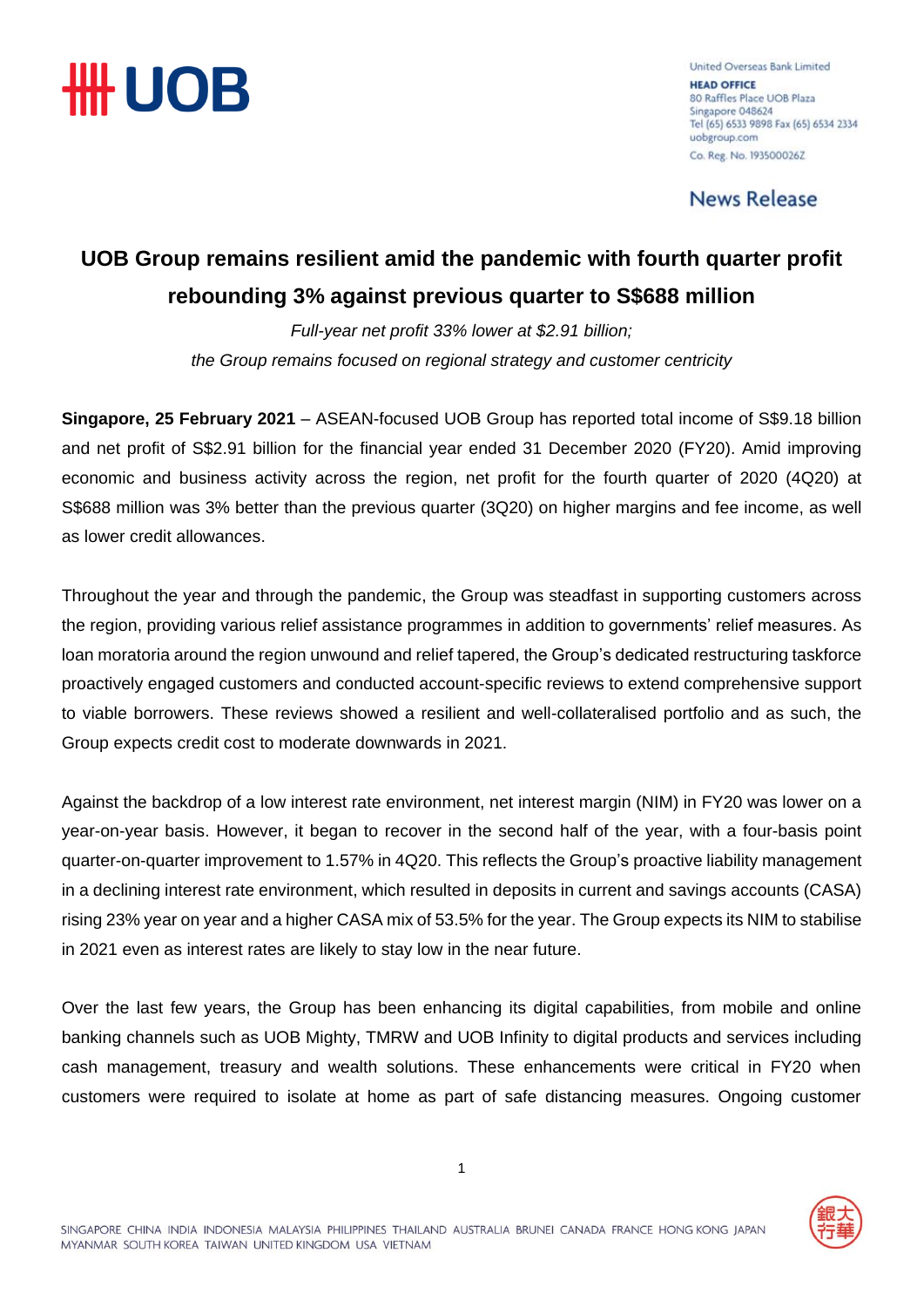## **HH UOB**

engagement during the pandemic partly contributed to assets under management from high affluent customers growing 6% to S\$134 billion, of which around 60% was from overseas customers.

The Group also remained focused on developing specialised sectoral solutions to help business customers tap opportunities from ASEAN's long-term growth potential and its connectivity with Greater China. With a strong regional and diversified franchise, the Group's cross-border income for FY20 reported a 1% growth despite the challenging environment. In addition, operating profit contribution from its overseas operations was higher at 48%, mainly due to the improved performance from its ASEAN franchise. This compared with 41% a year ago (FY19).

In line with the Monetary Authority of Singapore's guidance for local banks to moderate dividends for FY20, the Board recommends the payment of a final dividend of 39 cents per ordinary share with an option for scrip dividend. Together with the interim dividend of 39 cents per ordinary share, the total dividend for FY20 will be 78 cents per ordinary share, representing a payout ratio of approximately 45%.

#### **CEO Statement**

Mr. Wee Ee Cheong, UOB's Deputy Chairman and Chief Executive Officer, said, "Amid the challenges of the global pandemic, we deployed our strong balance sheet to help our business and consumer customers in their time of greatest need. We have ample provisions and capital to continue to support our customers and to remain resilient.

"In the coming 12 to 18 months, macroeconomic conditions are likely to improve, albeit gradually. ASEAN's connectivity with Greater China and the region's growing affluence continue to be drivers of growth. Our established network, deep sectoral insights and strong local expertise ensure that we remain well-positioned to help our customers seize these growth opportunities.

"To ensure sustainable growth, we will continue to sharpen our regional strategy, while upholding asset quality and maintaining cost discipline and efficiencies. With net interest margin expected to stay low, we are rebalancing our business with an emphasis on wealth and connectivity-related products and services that bring greater value to our customers and also drive higher fee income. This is in keeping with our

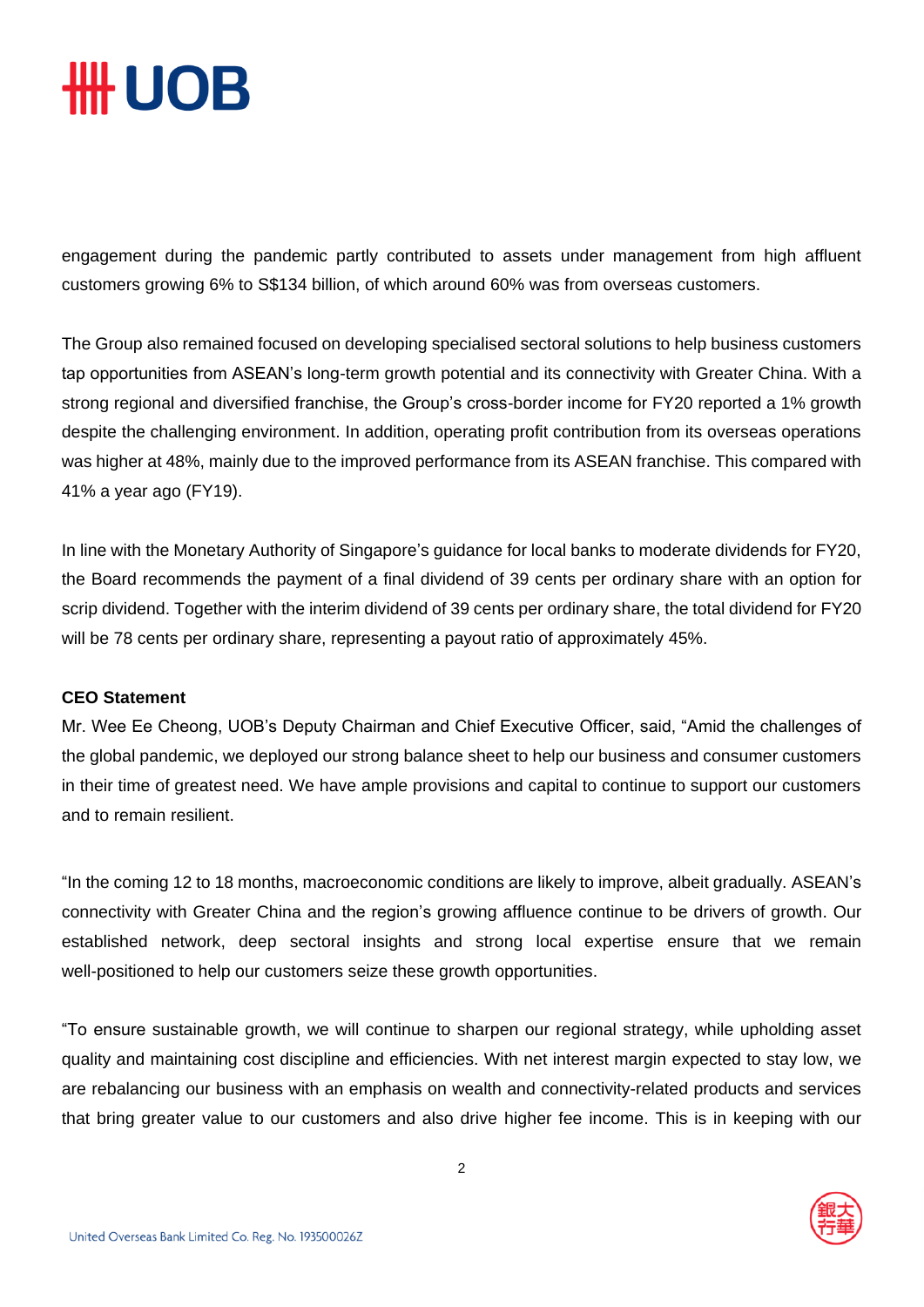# ₩ UOB

omni-channel approach to serving our customers as they shift to digital banking solutions. We believe that we will emerge stronger from the crisis and can return to pre-COVID-19 profit levels in the next few years, driven by topline growth and lower credit costs, and in turn deliver better return on equity to our shareholders."

|                         | 2020<br>\$m | 2019<br>$\mathsf{Sm}$ | YoY<br>$+$ /(-)% | 4Q20<br>$\mathsf{Sm}$ | 3Q20<br>$\mathsf{Sm}$ | QoQ<br>$+1(-)%$ | 4Q19<br>\$m | YoY<br>$+$ /(-)% |
|-------------------------|-------------|-----------------------|------------------|-----------------------|-----------------------|-----------------|-------------|------------------|
| Net interest income     | 6,035       | 6,563                 | (8)              | 1,512                 | 1,474                 | 3               | 1,635       | (8)              |
| Net fee income          | 1,997       | 2,032                 | (2)              | 522                   | 514                   | $\overline{2}$  | 476         | 10               |
| <b>Others</b>           | 1,144       | 1,435                 | (20)             | 214                   | 272                   | (21)            | 321         | (33)             |
| <b>Total income</b>     | 9,176       | 10,030                | (9)              | 2,249                 | 2,261                 | (1)             | 2,432       | (8)              |
| Less: Total expenses    | 4.184       | 4.472                 | (6)              | 1,049                 | 1.009                 | 4               | 1,116       | (6)              |
| <b>Operating profit</b> | 4,992       | 5,558                 | (10)             | 1,200                 | 1,252                 | (4)             | 1,316       | (9)              |
| Less: Impairment charge | 1,554       | 435                   | >100             | 396                   | 477                   | (17)            | 146         | >100             |
| Add: Assoc & JV         | 98          | 51                    | 91               | 34                    | 24                    | 40              | 20          | 69               |
| <b>Net profit</b>       | 2.915       | 4.343                 | (33)             | 688                   | 668                   | 3               | 1,006       | (32)             |

### **Financial Performance**

### **FY20 versus FY19**

The Group reported net profit of S\$2.91 billion, 33% lower than a year ago as economies contracted amid the global pandemic with lower margins from benchmark rate cuts and reduced customer activities. In addition, pre-emptive credit allowance of S\$916 million was built up during the year to strengthen the balance sheet.

Net interest income decreased 8% against last year to S\$6.04 billion, as policy makers across regional markets reduced interest rates to support the economy and market liquidity. Net fee and commission income was 2% lower at S\$2 billion, as consumers spent less on their credit cards and business activities reduced with movement restrictions and social distancing measures in place. On the other hand, wealth management fees did better and fund management fees improved.

3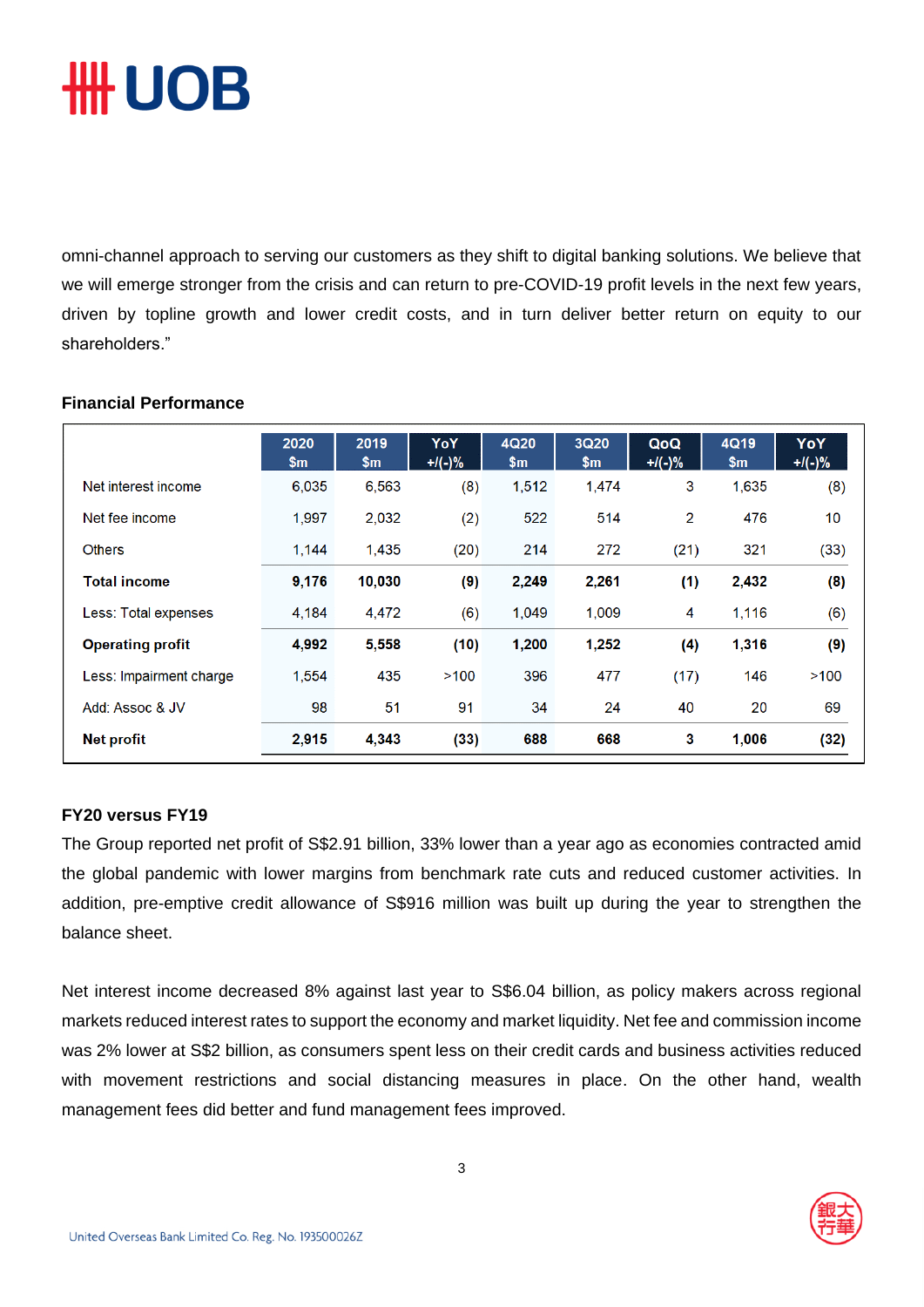## **HH UOB**

Other non-interest income dropped 20% to S\$1.14 billion due to lower net trading income on the back of a volatile market in 2020, partially offset by higher gains from investment securities.

Total expenses decreased 6% to S\$4.18 billion on the back of the Group's efforts to balance continued strategic investments in people and technology while reducing discretionary spend. The cost-to-income ratio for the year was 45.6%.

Total allowance increased to S\$1.55 billion from S\$435 million a year ago, as the Group pre-emptively set aside additional allowance for non-impaired assets of S\$916 million to ensure adequate coverage even as the impact of the pandemic on credit remains uncertain. Allowance for impaired loans increased 45% to S\$679 million on a few secured corporate accounts. Total credit costs on loans increased 39 basis points to 57 basis points.

#### **4Q20 versus 3Q20**

Net interest income increased 3% to S\$1.51 billion, lifted by a four-basis point increase in net interest margin to 1.57% in 4Q20. Net fee and commission income was 2% higher at S\$522 million, led by an increase in fund management and credit cards fees. Trading and investment income declined 28% to S\$152 million as the last quarter benefitted from higher gains on investments.

Total operating expenses increased 4% to S\$1.05 billion, largely due to higher staff costs. Total allowance dropped 17% to S\$396 million with lower allowance for non-impaired assets while allowances for impaired assets increased from a few secured corporate accounts.

### **4Q20 versus 4Q19**

Net interest income decreased 8% from lower interest rates. Net fee and commission income rose 10% driven by strong growth in wealth management, fund management and loan-related fees. Other non-interest income declined 33% to S\$214 million, mainly from lower net trading income. Total operating expenses fell alongside income. Total allowance was higher due to the increase in allowance on non-impaired assets.